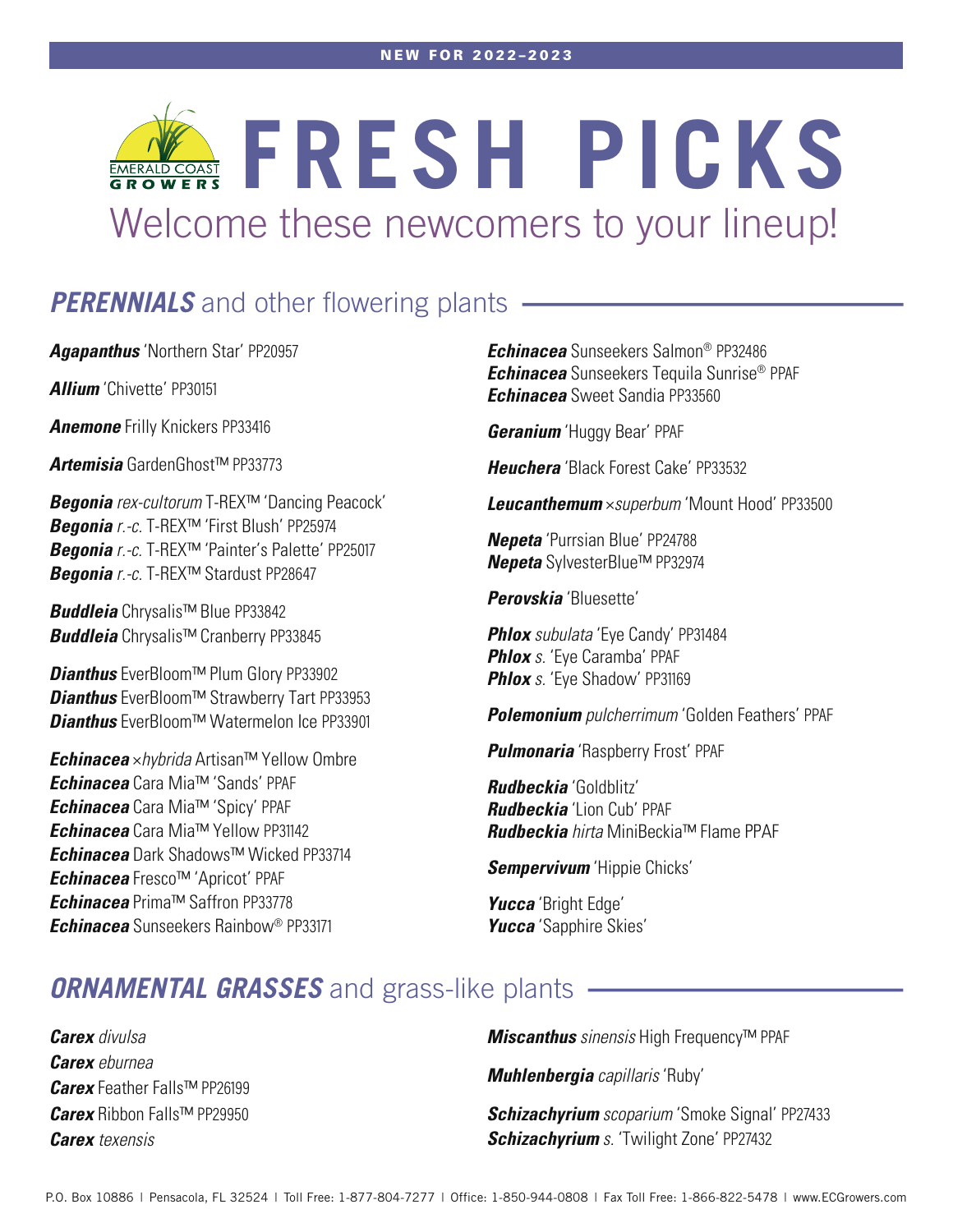### **FRESH PICKS** Welcome these newcomers to your lineup!



*Agapanthus* 'Northern Star'



*Begonia r.-c.* T-REX™ 'First Blush'









*Begonia r.-c.* T-REX™ 'Painter's Palette' *Buddleia* Chrysalis™ Blue *Buddleia* Chrysalis™ Cranberry



*Dianthus* EverBloom™ Plum Glory *Dianthus* EverBloom™ Watermelon Ice



*Dianthus* EverBloom™ Strawberry Tart *Echinacea* ×*h.* Artisan™ Yellow Ombre *Echinacea* Cara Mia™ 'Sands' *Echinacea* Cara Mia™ 'Spicy'



**Frilly Knicker** 



*Begonia r.-c.* T-REX™ Stardust







*Artemisia* GardenGhost™



**Dancing Peacock'** 



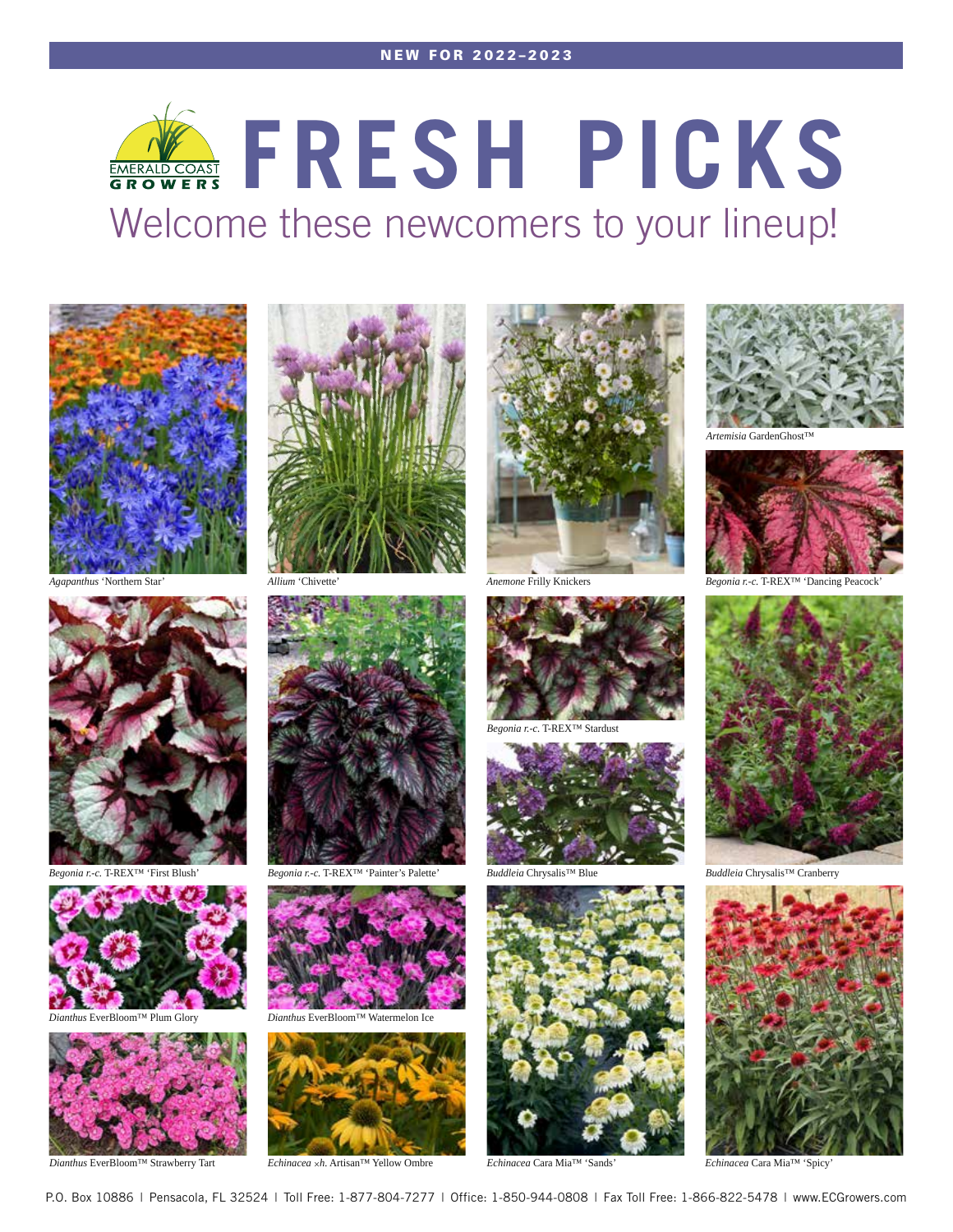#### NEW FOR 2022–2023

# **FRESH PICKS** Welcome these newcomers to your lineup!





*Echinacea* Sunseekers Salmon® *Echinacea* Sweet Sandia *Geranium* 'Huggy Bear'



*Leucanthemum* ×*s.* 'Mount Hood'



*Nepeta* 'Purrsian Blue'



*Echinacea* Cara Mia™ Yellow *Echinacea* Prima™ Saffron *Echinacea* Dark Shadows™ Wicked *Echinacea* Sunseekers Rainbow®









*Echinacea* Fresco™ 'Apricot'











*Heuchera* 'Black Forest Cake'



**Phlox s. 'Eye Candy**